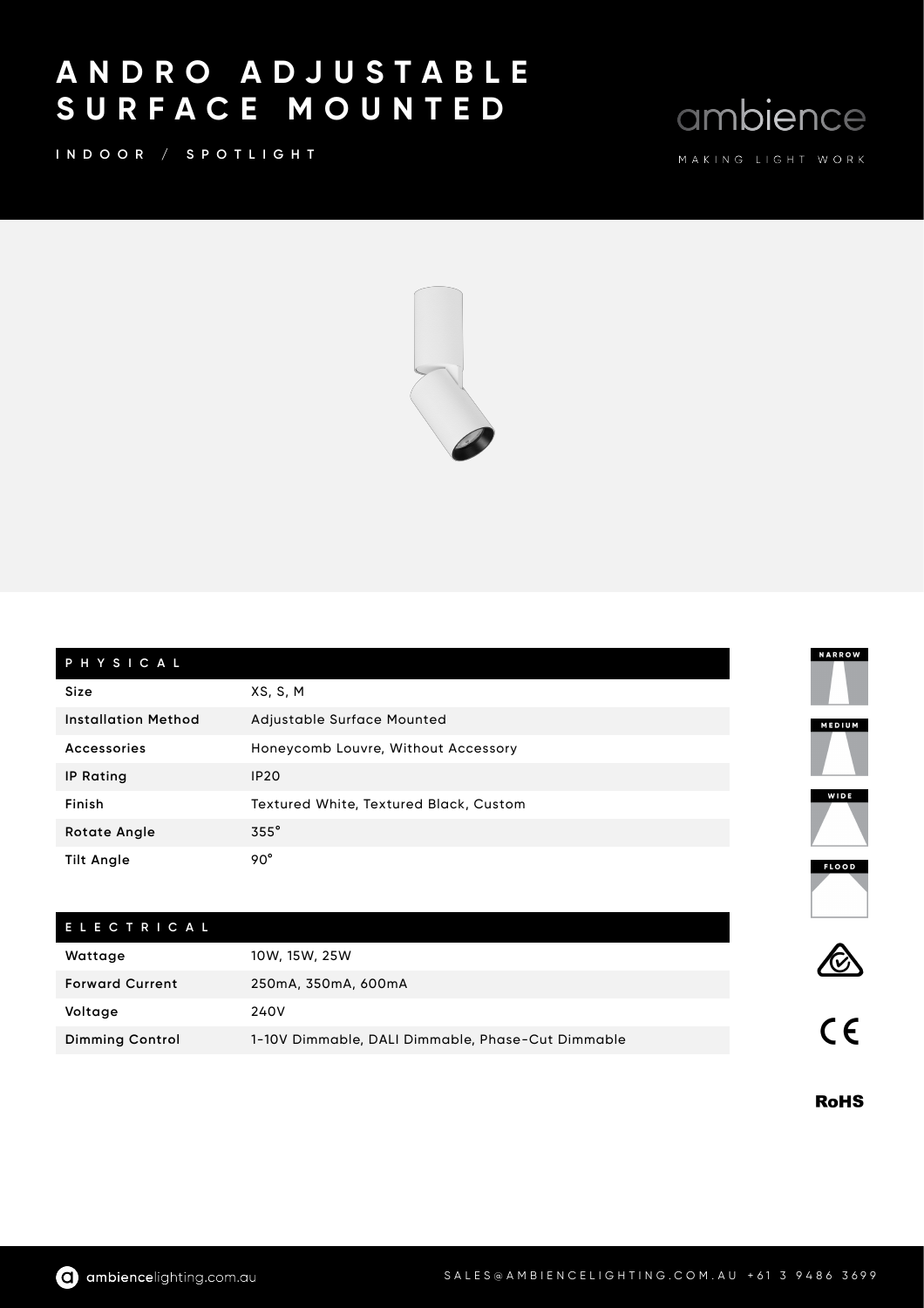## O P T I C A L

| Optic                  | Lens                             |
|------------------------|----------------------------------|
| <b>Distribution</b>    | Narrow / Medium / Wide / Flood   |
| <b>CCT</b>             | 2700K, 3000K, 4000K              |
| CRI                    | CRI90                            |
| <b>System Lumen</b>    | 882lm - 2270lm                   |
| <b>System Efficacy</b> | Up to $95 \, \text{Im}/\text{W}$ |
| Light Output Ratio     | 80                               |
| Lifetime (L70B50)      | 50.000hrs                        |

## A D D I T I O N A L

| <b>LED Module</b> | Standard Tridonic SLE G7 |
|-------------------|--------------------------|
| <b>LED Driver</b> | Integral, Remote         |
| Warranty          | 5 Years                  |



**IP20**